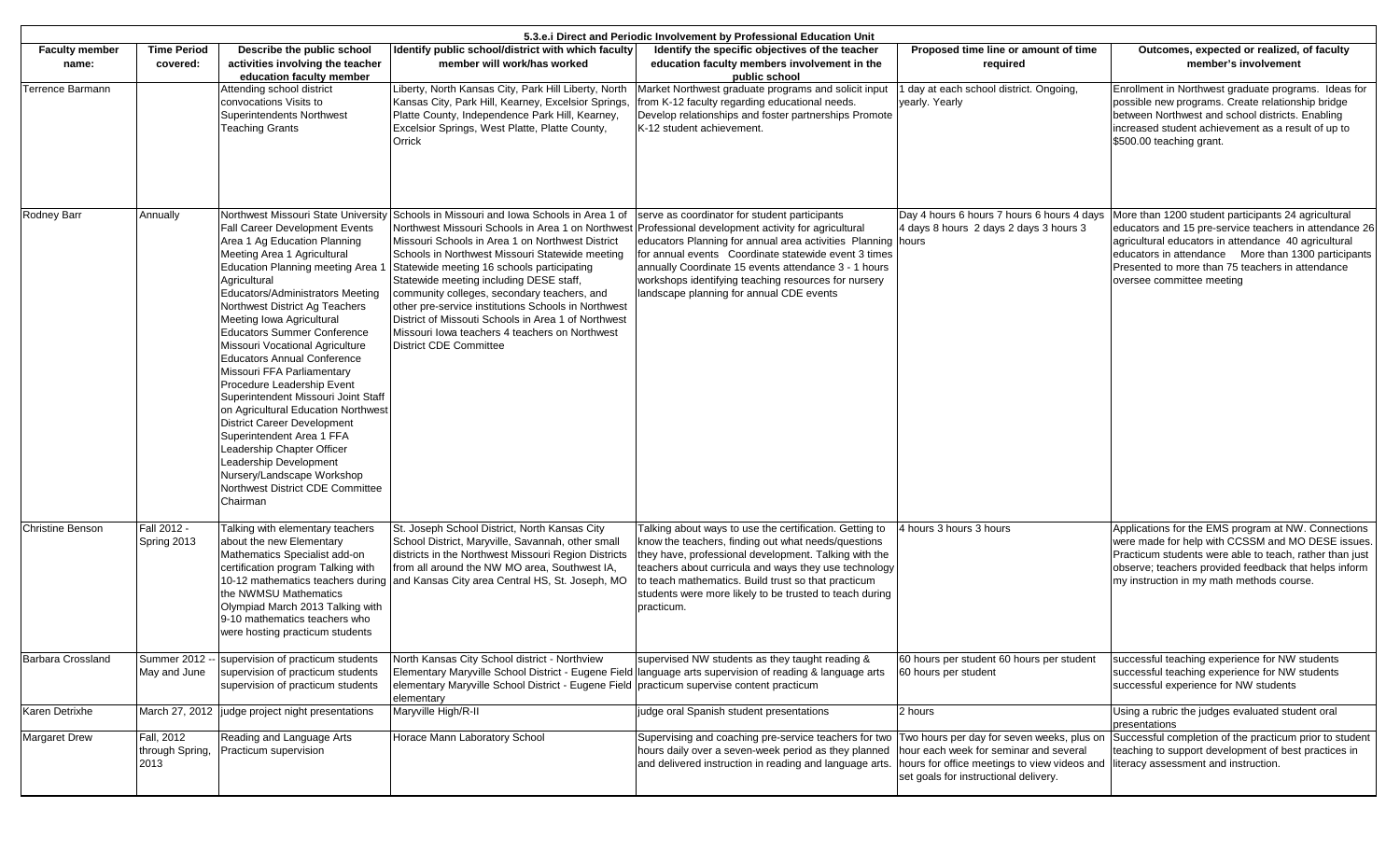| 5.3.e. i Direct and Periodic Involvement by Professional Education Unit |                                                |                                                                                                                                                                                                                                                                                                                                                                |                                                                                                                                                                                                                                                                                                                               |                                                                                                                                                                                                                                                                                                                                                                                                                                                                                                                                                                                                                                                                                                                                   |                                                                                                                                                                                                                                                                                                                                                                                                           |                                                                                                                                                                                                                                                                                                                                                                                                                                                                                                                                                                                                                                                                                                                                                                                                             |
|-------------------------------------------------------------------------|------------------------------------------------|----------------------------------------------------------------------------------------------------------------------------------------------------------------------------------------------------------------------------------------------------------------------------------------------------------------------------------------------------------------|-------------------------------------------------------------------------------------------------------------------------------------------------------------------------------------------------------------------------------------------------------------------------------------------------------------------------------|-----------------------------------------------------------------------------------------------------------------------------------------------------------------------------------------------------------------------------------------------------------------------------------------------------------------------------------------------------------------------------------------------------------------------------------------------------------------------------------------------------------------------------------------------------------------------------------------------------------------------------------------------------------------------------------------------------------------------------------|-----------------------------------------------------------------------------------------------------------------------------------------------------------------------------------------------------------------------------------------------------------------------------------------------------------------------------------------------------------------------------------------------------------|-------------------------------------------------------------------------------------------------------------------------------------------------------------------------------------------------------------------------------------------------------------------------------------------------------------------------------------------------------------------------------------------------------------------------------------------------------------------------------------------------------------------------------------------------------------------------------------------------------------------------------------------------------------------------------------------------------------------------------------------------------------------------------------------------------------|
| <b>Faculty member</b>                                                   | <b>Time Period</b>                             | Describe the public school                                                                                                                                                                                                                                                                                                                                     | Identify public school/district with which faculty                                                                                                                                                                                                                                                                            | Identify the specific objectives of the teacher                                                                                                                                                                                                                                                                                                                                                                                                                                                                                                                                                                                                                                                                                   | Proposed time line or amount of time                                                                                                                                                                                                                                                                                                                                                                      | Outcomes, expected or realized, of faculty                                                                                                                                                                                                                                                                                                                                                                                                                                                                                                                                                                                                                                                                                                                                                                  |
| name:                                                                   | covered:                                       | activities involving the teacher                                                                                                                                                                                                                                                                                                                               | member will work/has worked                                                                                                                                                                                                                                                                                                   | education faculty members involvement in the                                                                                                                                                                                                                                                                                                                                                                                                                                                                                                                                                                                                                                                                                      | required                                                                                                                                                                                                                                                                                                                                                                                                  | member's involvement                                                                                                                                                                                                                                                                                                                                                                                                                                                                                                                                                                                                                                                                                                                                                                                        |
| Carole Edmonds                                                          |                                                | education faculty member<br>University Supervisor for Graduate<br>Practicum/Interns in Educaitonal<br>Leadership Missouri<br>Statewide/Northwest Missouri<br>Facilitator of Leadership Academy.                                                                                                                                                                | Throughout the entire 19 county Northwest<br>Missouri State Unviversity catchment area. All<br>districts throughout the entire 19 county<br>catchmnent area serviced by Northwest Missouri<br>State University as well as the state-wide meetings districts throughout the state.<br>which include all of Missouri's leaders. | public school<br>Graduate practicum/intern supervisor facilitating<br>experiences with the on-site supervisor (Principal) to<br>ensure successful completion of aspiring leader<br>actvities. Liason between higher education and P-12                                                                                                                                                                                                                                                                                                                                                                                                                                                                                            | For each practicum/intern a minimum of<br>three visits is required varying from 1-2<br>hours per visit. Correspondence is also<br>required electronically throughout the<br>placement. Montly all day meetings as well<br>as two 4 day meetings at the state level.                                                                                                                                       | Outcome should be an outstanding portfolio of artifacts<br>accumulating through this experince and coursework<br>that provide evidence of aspiring leadership. Foster<br>relationships between P-12 leaders, DESE, and higher<br>education.                                                                                                                                                                                                                                                                                                                                                                                                                                                                                                                                                                 |
| Nancy Foley                                                             | School Years:<br>2010-11: 2011-<br>12: 2012-13 | Fall 2011: Meeting with Maryville<br>High School Principal & special<br>education teachers Fall 2011:<br>Spring 2012, Fall 2012, Spring<br>2013: Communication with special<br>educators & related services<br>personnel Fall 2011; Spring 2012,<br>Fall 2012, Spring 2013 Spring<br>2012, Spring 2013 Spring 2012,<br>Spring 2013 Spring 2012, Spring<br>2013 | Maryville School District Maryville School District<br>Maryville School District; Nodaway County Head<br>Start ACES; Maryville School District St Joseph<br>School Distsrict Helen Davis State School for<br>Children with Severe Disabilities; DESE Division<br>of<br><b>Special Education</b>                               | To develop opportunities for students in Introduction to<br>Special Education to interact with students with<br>disabilities To arrange Professional Development<br>panel presentations for students in Introducation to<br>Special Education To develop opportunities for<br>students in Introduction to Special Education to<br>interact with students with disabilities To arrange<br>opportunities for students in Methods of Teaching<br>Cross Categorical Special Ed to observe at ACES<br>(alternative school) communication with lead teacher<br>of The Community Program, a functional skills<br>program for students with moderate to severe<br>disabilities communication with director of Helen Davis<br>State School | Meeting time approximately 1 hour Email<br>and phone communications over the<br>semester email & phone communication<br>each term to arrange Service Hour Options<br>for students in Introduction to Special<br>Education Email & phone communication<br>with ACES Director; Aces Director class<br>visits email communication & day visit to<br>program email communication & dat visit to<br>the school | Students in Introduction to Special Education complete<br>service hours with students receiving special education<br>services during the school day Two panel presentations<br>of educators To maintain a range of opportunities for<br>students in Introduction to Special Ed to interact with<br>students receiving special ed services Students in the<br>special ed methods course observe for 3 hours in the<br>alternative school setting. Preservice special education<br>teachers have the opportunity to visits programs for<br>students with mdoerate to severe disabiltiies that are<br>not available in Maryville. Preservice special education<br>teachers have the opportunity to visits programs for<br>students with mdoerate to severe disabiltiies that are<br>not available in Maryville |
| Virgil Freeman                                                          |                                                | working with interns.                                                                                                                                                                                                                                                                                                                                          | dealing with administration who are St. Joseph, North Kansas City, Liberty                                                                                                                                                                                                                                                    | To make sure each intern is doing the required hours<br>and reflections on the education of their students as an<br>administrator                                                                                                                                                                                                                                                                                                                                                                                                                                                                                                                                                                                                 | 1 year                                                                                                                                                                                                                                                                                                                                                                                                    | Able to recommend interns for positions in school<br>districts.                                                                                                                                                                                                                                                                                                                                                                                                                                                                                                                                                                                                                                                                                                                                             |
| Max Fridell                                                             | 2012-2013<br>Academic Year                     | Night                                                                                                                                                                                                                                                                                                                                                          | Professional Development Carnival Woodlawn Elementary, Lawrence USD, Kansas<br>Woodlawn Elementary, Lawrence USD                                                                                                                                                                                                              | To enhance differentiated instruction through use of<br>the Color Personality Profile To provide fun night for<br>families; enhance outreach and school climate                                                                                                                                                                                                                                                                                                                                                                                                                                                                                                                                                                   | Occurred during PD days and spot-checks<br>throughout the year One night in April, 2013                                                                                                                                                                                                                                                                                                                   | Increased creative instruction to provide for students of<br>four predominate personality types Increase<br>opportunities to work with parents                                                                                                                                                                                                                                                                                                                                                                                                                                                                                                                                                                                                                                                              |
| <b>William Gordon</b>                                                   |                                                | Collaborated with secondary<br>principals to provide the Secondary<br>Practicum II Week Out experience.                                                                                                                                                                                                                                                        | This involved collaboration with principals at St.<br>Joseph Central High, Benton High and Lafayette<br>High. St. Joseph Middle Schools involved were<br>Truman, Bode, Robidoux, and Spring Garden.                                                                                                                           | To provide students with at least 40 hours of<br>experience observing and teaching mini-lessons in<br>secondary school settings.                                                                                                                                                                                                                                                                                                                                                                                                                                                                                                                                                                                                  | At least 40 hours.                                                                                                                                                                                                                                                                                                                                                                                        | Approximately 70 secondary students gained their<br>practicum experience through this activity.                                                                                                                                                                                                                                                                                                                                                                                                                                                                                                                                                                                                                                                                                                             |
| Rebecca Hendrix                                                         | August 2012-<br>May 2013                       | Interact with teachers regarding<br>elementary students Attend literacy<br>events Student engagement<br>activities                                                                                                                                                                                                                                             | Nodaway Holt RVII Nodaway Holt RVII Nodaway<br><b>Holt RVII</b>                                                                                                                                                                                                                                                               | Discussion of developmentally appropriate<br>expectations for student learning. Promote student<br>reading Supporting professional staff as they work to<br>finish semester grading.                                                                                                                                                                                                                                                                                                                                                                                                                                                                                                                                              | 15-30 minutes each occasion 1.5 hours 2<br>times per year 4 hours, two times per year                                                                                                                                                                                                                                                                                                                     | Better understanding of teacher expectations/goals for<br>various age levels. Improved scores on Reading<br>Counts Quizzes, Student enjoyment of reading<br>Observation of school-aged children to provide real-<br>world college class examples.                                                                                                                                                                                                                                                                                                                                                                                                                                                                                                                                                           |
| <b>Rochelle Hiatt</b>                                                   | Spring 2013<br>(January-May)                   | <b>Practicum Supervision Practicum</b><br>Supervision Practicum Supervision<br><b>Practicum Supervision Practicum</b><br>Supervision Practicum Supervision                                                                                                                                                                                                     | Marville School District Stanberry School District<br>Bedford School District West Nodaway School<br>District North Andrew School District Spring<br>Garden Middle School; St. Joseph School District                                                                                                                         | Support graduate student development Support<br>graduate student development Support graduate<br>student development Support graduate student<br>development Support graduate student development<br>Support graduate student development                                                                                                                                                                                                                                                                                                                                                                                                                                                                                         | Spring Trimester Spring Trimester Spring<br>Trimester Spring Trimester Spring Trimester<br>Spring Trimester                                                                                                                                                                                                                                                                                               | Practicum success; communication with P-12 personnel<br>Practicum success; communication with P-12 personnel<br>Practicum success; communication with P-12 personnel<br>Practicum success; communication with P-12 personnel<br>Practicum success; communication with P-12 personnel<br>Practicum success; communication with P-12 personnel                                                                                                                                                                                                                                                                                                                                                                                                                                                                |
| Nissa Ingraham                                                          | academic year<br>2012-2013                     | school high SES Horace Mann,<br>private school Maryville School,<br>public rural                                                                                                                                                                                                                                                                               | West Nodaway School District, rural West Nodaway Horace Mann Maryville High<br>School and Middle School                                                                                                                                                                                                                       | teach elementary students basic Spanish lexicon<br>surrounding Christmas and cultural context around<br>Christmas in Mexico both orally and in written form. To<br>work with a high need, novice ELL elementary student.<br>Increase English knowledge as measured by the<br>Woodcock Munoz Assist the ELL coordinator in<br>securing ELL tutors for the high need ELL students in<br>the schools.                                                                                                                                                                                                                                                                                                                                | 2 hours 1 hour weekly, fall and spring term 3 yes yes yes<br>hours over the fall/spring term                                                                                                                                                                                                                                                                                                              |                                                                                                                                                                                                                                                                                                                                                                                                                                                                                                                                                                                                                                                                                                                                                                                                             |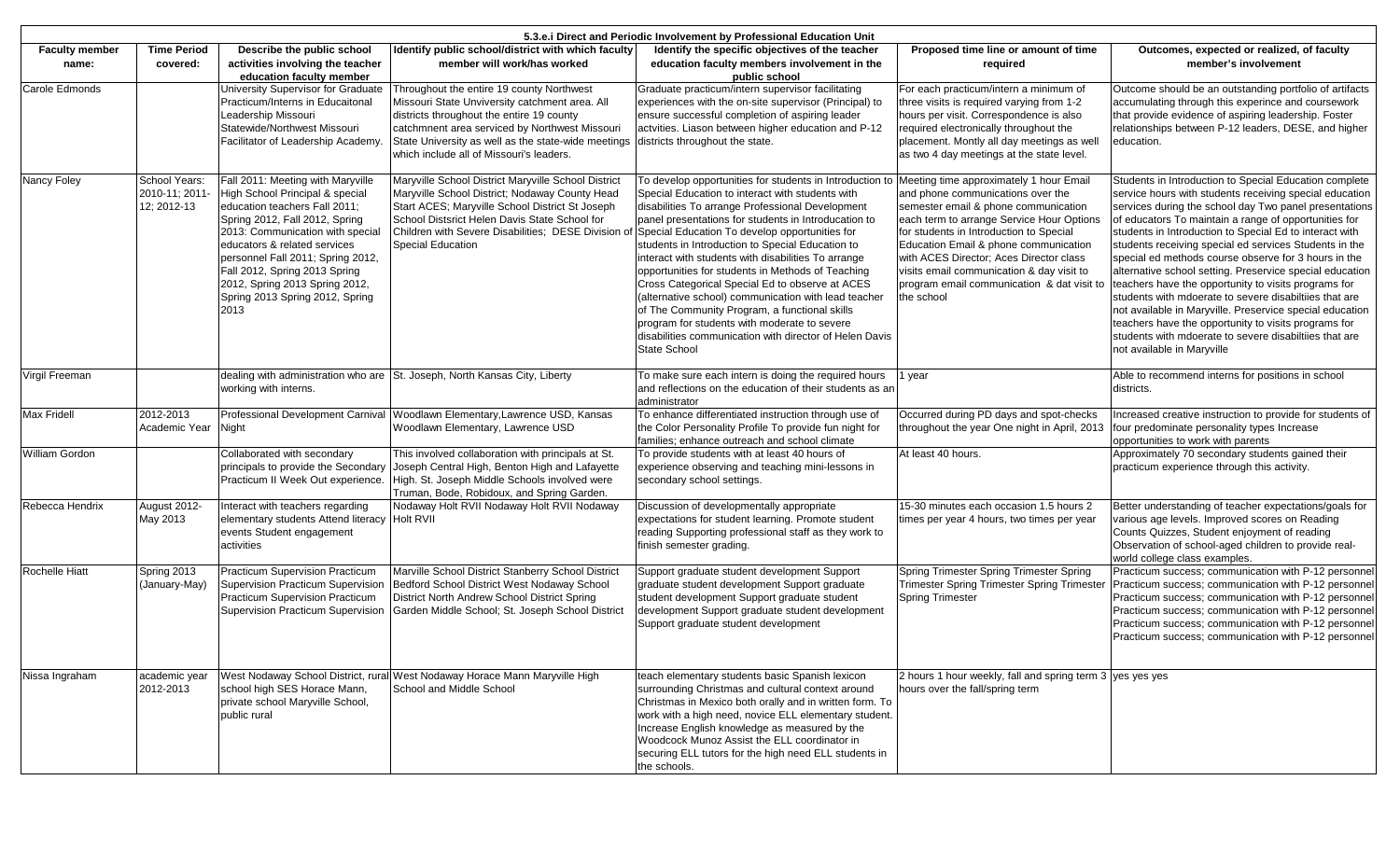| 5.3.e. i Direct and Periodic Involvement by Professional Education Unit |                                |                                                                                                                                                                                                                                                                                                                                                                                                                                                                                                                                                                                                                                                                                                                                                                                                                                                                                                                                                                                                                                                                                                                                                                |                                                                                                                                                                                                                                                                                                                                                                                                                                                                                                                                                                                   |                                                                                                                                                                                                                                                                                                                                                                                                                                                                                                                                                                                                                                                                                                                                                                                                                                                    |                                                                                                                                                    |                                                                                                                                                                                                                                                                                                                                                                                                                                                                                                                                                                                                                                                                                                                                                                                                                                     |
|-------------------------------------------------------------------------|--------------------------------|----------------------------------------------------------------------------------------------------------------------------------------------------------------------------------------------------------------------------------------------------------------------------------------------------------------------------------------------------------------------------------------------------------------------------------------------------------------------------------------------------------------------------------------------------------------------------------------------------------------------------------------------------------------------------------------------------------------------------------------------------------------------------------------------------------------------------------------------------------------------------------------------------------------------------------------------------------------------------------------------------------------------------------------------------------------------------------------------------------------------------------------------------------------|-----------------------------------------------------------------------------------------------------------------------------------------------------------------------------------------------------------------------------------------------------------------------------------------------------------------------------------------------------------------------------------------------------------------------------------------------------------------------------------------------------------------------------------------------------------------------------------|----------------------------------------------------------------------------------------------------------------------------------------------------------------------------------------------------------------------------------------------------------------------------------------------------------------------------------------------------------------------------------------------------------------------------------------------------------------------------------------------------------------------------------------------------------------------------------------------------------------------------------------------------------------------------------------------------------------------------------------------------------------------------------------------------------------------------------------------------|----------------------------------------------------------------------------------------------------------------------------------------------------|-------------------------------------------------------------------------------------------------------------------------------------------------------------------------------------------------------------------------------------------------------------------------------------------------------------------------------------------------------------------------------------------------------------------------------------------------------------------------------------------------------------------------------------------------------------------------------------------------------------------------------------------------------------------------------------------------------------------------------------------------------------------------------------------------------------------------------------|
| <b>Faculty member</b><br>name:                                          | <b>Time Period</b><br>covered: | Describe the public school<br>activities involving the teacher<br>education faculty member                                                                                                                                                                                                                                                                                                                                                                                                                                                                                                                                                                                                                                                                                                                                                                                                                                                                                                                                                                                                                                                                     | Identify public school/district with which faculty<br>member will work/has worked                                                                                                                                                                                                                                                                                                                                                                                                                                                                                                 | Identify the specific objectives of the teacher<br>education faculty members involvement in the<br>public school                                                                                                                                                                                                                                                                                                                                                                                                                                                                                                                                                                                                                                                                                                                                   | Proposed time line or amount of time<br>required                                                                                                   | Outcomes, expected or realized, of faculty<br>member's involvement                                                                                                                                                                                                                                                                                                                                                                                                                                                                                                                                                                                                                                                                                                                                                                  |
| Matthew Johnson                                                         | August 2012-<br>June 2013      | Co-Teaching and Observation Co-<br>Teaching and Observation<br>Observation                                                                                                                                                                                                                                                                                                                                                                                                                                                                                                                                                                                                                                                                                                                                                                                                                                                                                                                                                                                                                                                                                     | Maryville Middle School Maryville High School<br>Lafayette High School                                                                                                                                                                                                                                                                                                                                                                                                                                                                                                            | Observation and teaching Observation and Teaching<br>Observation                                                                                                                                                                                                                                                                                                                                                                                                                                                                                                                                                                                                                                                                                                                                                                                   | 32 hours 20 hours 7 hours                                                                                                                          | Lesson Development, classroom management,<br>Feedback and modifications Lesson Development,<br>classroom management, Feedback and modifications<br>Observation and interaction with educators                                                                                                                                                                                                                                                                                                                                                                                                                                                                                                                                                                                                                                       |
| Joseph Kreizinger                                                       | <b>Fall 2012</b>               | <b>Attended Regional School</b><br>Superintendent's Meeting Attended<br>Area Administrator's Meeting<br>Attended Area Principal's meeting<br>Observed Student Teacher in<br>classroom situation Attended high<br>school play production directed by<br>student teacher. Hosted school<br>drama class groups at University<br>productions                                                                                                                                                                                                                                                                                                                                                                                                                                                                                                                                                                                                                                                                                                                                                                                                                       | Northwest Missouri (regional) Northwest Missouri<br>(regional) Northwest Missouri (regional) Liberty<br>Public Schools Liberty Public Schools Northwest<br>Missouri (regional)                                                                                                                                                                                                                                                                                                                                                                                                    | Updated current regional administrators on issues<br>pertaining to teacher education, listened to<br>administrators share concerns and suggestions about<br>teacher education and education in general. Provided<br>input to local school administrators in development of<br>Race to the Top Grant application Updated current<br>regional administrators on issues pertaining to teacher<br>education, listened to administrators share concerns<br>and suggestions about teacher education and<br>education in general. Provide and receive input to/from<br>student teacher and cooperating teacher relative to<br>student teaching experience Provide and receive input<br>to/from student director and cooperating director,<br>supported high school theatre program Promoto<br>collaboration with secondary school directing<br>colleagues | half-day meeting half-day meeting half-day<br>meeting half-day one evening three<br>evenings                                                       | Partnerships with regional school districts reinforced,<br>allowing for joint efforts on educational issues.<br>Partnerships with regional school districts reinforced,<br>allowing for joint efforts on educational funding.<br>Partnerships with regional school districts reinforced,<br>allowing for joint efforts on educational issues. Able to<br>assess efforts of student teacher in the field and the<br>speech-theatre ed program through student teacher<br>outcomes. Able to assess efforts of student teacher in<br>the field and the speech-theatre ed program through<br>student teacher outcomes. Partnerships with public<br>schools strengthened.                                                                                                                                                                |
| <b>Brian Lanier</b>                                                     |                                | Vocal Clinic with high school<br>students                                                                                                                                                                                                                                                                                                                                                                                                                                                                                                                                                                                                                                                                                                                                                                                                                                                                                                                                                                                                                                                                                                                      | St. Joseph School District - Lafayette High School                                                                                                                                                                                                                                                                                                                                                                                                                                                                                                                                | To listen, evaluate, and instruct students on selected<br>choral repertoire and vocal technique                                                                                                                                                                                                                                                                                                                                                                                                                                                                                                                                                                                                                                                                                                                                                    | 6 hours                                                                                                                                            | The students will realize an enhanced understanding of<br>the music, its performance practice, and improvement<br>in vocal technique                                                                                                                                                                                                                                                                                                                                                                                                                                                                                                                                                                                                                                                                                                |
| <b>Terry Lovelace</b>                                                   | Academic year<br>2012-2013     | September 2012: Worked with first-<br>grade faculty members to schedule<br>sharedd reading field experience for<br>NW students enrolled in 62-356-01<br>Teaching Reading/Language Arts in<br>the Elementary School September<br>2012: Supervised NW students as<br>they taught first-grade students<br>shared reading lesson Took thank<br>you notes to Eugene Field<br>Elementary School first-grade<br>teachers and students, took<br>chocolate chip cookies to the<br>teachers October 2012: Repeated<br>previous activity with fifth-grade<br>students who participated in guided<br>reading (readers theater) activity<br>November 2012: Repeated the<br>about activities with sixth-grade<br>students during a two-session<br>writing process lesson January<br>2013: Worked with first-grade<br>faculty members to schedule<br>sharedd reading field experience for<br>NW students enrolled in 62-356-01<br>Teaching Reading/Language Arts in<br>the Elementary School January<br>2013: Supervised NW students as<br>they taught first-grade students<br>shared reading lesson Took thank<br>you notes to Eugene Field<br>Elementary School first-grade | Eugene Field Elementary School, Maryville R-II<br>District Eugene Field Elementary School, Maryville<br>R-II District Eugene Field Elementary School,<br>Maryville R-II District Maryville Middle School,<br>Maryville R-II District Maryville Middle School,<br>Maryville R-II District Eugene Field Elementary<br>School, Maryville R-II District Eugene Field<br>Elementary School, Maryville R-II District Eugene<br>Field Elementary School, Maryville R-II District<br>Maryville Middle School, Maryville R-II District<br>Maryville Middle School, Maryville R-II District | Arranged one-hour shared reading field experience for<br>undergraduate students Support and encourage NW<br>students as they taught shared reading lesson<br>Provided an authentic audience for NW students for<br>thank you notes; cookies were a personal thank you to<br>the teachers Repeated previous three objectives<br>Repeated previous three objectives Arranged one-hour<br>shared reading field experience for undergraduate<br>students Support and encourage NW students as they<br>taught shared reading lesson Provided an authentic<br>audience for NW students for thank you notes; cookies<br>were a personal thank you to the teachers Repeated<br>previous three objectives Repeated previous three<br>objectives                                                                                                             | 20 minutes 60 minutes 20 minutes 100<br>minutes total 160 minutes total 20 minutes<br>60 minutes 20 minutes 100 minutes total<br>160 minutes total | Scheduled field experience All NW students were<br>present, professionally dressed, taught shared reading<br>esson, presented classroom teachers with a token of<br>appreciation Stronger ties between the Eugene Field<br>Elementary School first-grade teachers and NW faculty<br>member; strenthened ties with community since first-<br>grade students took their thank you notes home See<br>above See above Scheduled field experience All NW<br>students were present, professionally dressed, taught<br>shared reading lesson, presented classroom teachers<br>with a token of appreciation Stronger ties between the<br>Eugene Field Elementary School first-grade teachers<br>and NW faculty member; strenthened ties with<br>community since first-grade students took their thank<br>you notes home See above See above |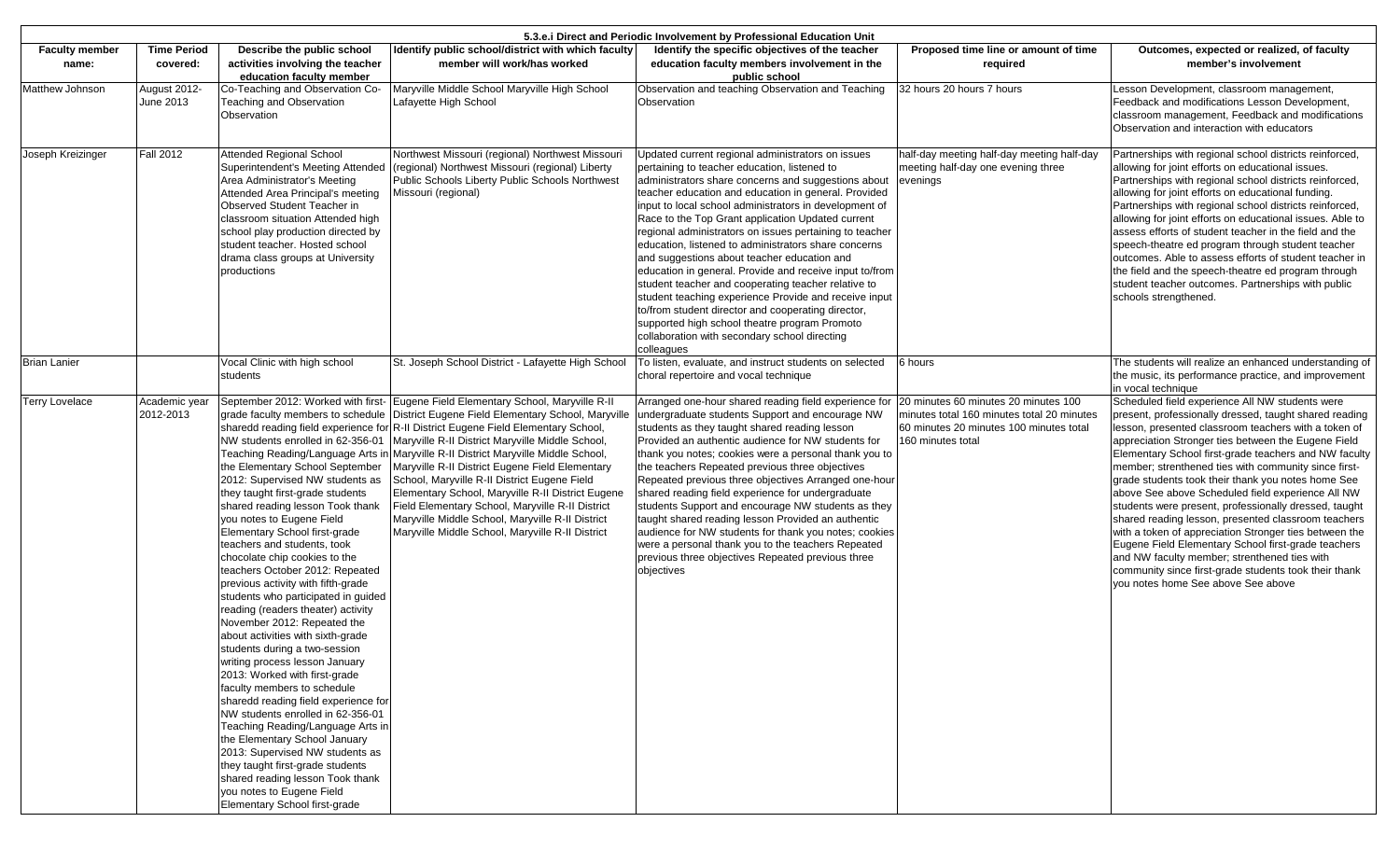|                                | 5.3.e. i Direct and Periodic Involvement by Professional Education Unit |                                                                                                                                                                                                                                                                                                                                                                                                                                                                              |                                                                                                                                                                                                                                                                                                                                     |                                                                                                                                                                                                                                                                                                                                                                                                 |                                                                                                                                                                                         |                                                                                                                                                                                                                                                                                                                                                                                                                                                                              |  |  |
|--------------------------------|-------------------------------------------------------------------------|------------------------------------------------------------------------------------------------------------------------------------------------------------------------------------------------------------------------------------------------------------------------------------------------------------------------------------------------------------------------------------------------------------------------------------------------------------------------------|-------------------------------------------------------------------------------------------------------------------------------------------------------------------------------------------------------------------------------------------------------------------------------------------------------------------------------------|-------------------------------------------------------------------------------------------------------------------------------------------------------------------------------------------------------------------------------------------------------------------------------------------------------------------------------------------------------------------------------------------------|-----------------------------------------------------------------------------------------------------------------------------------------------------------------------------------------|------------------------------------------------------------------------------------------------------------------------------------------------------------------------------------------------------------------------------------------------------------------------------------------------------------------------------------------------------------------------------------------------------------------------------------------------------------------------------|--|--|
| <b>Faculty member</b><br>name: | <b>Time Period</b><br>covered:                                          | Describe the public school<br>activities involving the teacher<br>education faculty member                                                                                                                                                                                                                                                                                                                                                                                   | Identify public school/district with which faculty<br>member will work/has worked                                                                                                                                                                                                                                                   | Identify the specific objectives of the teacher<br>education faculty members involvement in the<br>public school                                                                                                                                                                                                                                                                                | Proposed time line or amount of time<br>required                                                                                                                                        | Outcomes, expected or realized, of faculty<br>member's involvement                                                                                                                                                                                                                                                                                                                                                                                                           |  |  |
| <b>Cheryl Malm</b>             |                                                                         | Team member (collaborative<br>group): area district administrators<br>working to implement the MO<br><b>Educator Evaluation System</b><br><b>Consultant to 21-District Rural</b><br>Consortium writing Race to the Top<br><b>Gran Co-Teaching Training</b><br>Workshop for University<br>Supervisors, Cooperating<br>Teachers, and Teacher Candidates<br>Co-Teaching Training Workshop for<br>University Supervisors, Cooperating<br><b>Teachers, and Teacher Candidates</b> | regional districts associated with Northwest RPDC<br>21 district contortium in northwest Missour<br>Collaborative Workshop with University of Central<br>Missouri Collaborative Workshop with University of<br><b>Central Missour</b>                                                                                               | consultant consultant and external reader workshop<br>presentation workshop presentation                                                                                                                                                                                                                                                                                                        | spring 2013 and on fall 2012 Dec. 2012 Nov.<br>2012                                                                                                                                     | provide technical assistance as requested expected<br>involvement with districts if grant awarded cooperating<br>teacher/teacher candidate training cooperating<br>teacher/teacher candidate training                                                                                                                                                                                                                                                                        |  |  |
| <b>Barbara Martin</b>          | 2012-2013                                                               | Observation of early childhood<br>special education program Early<br>Childhood Practicum                                                                                                                                                                                                                                                                                                                                                                                     | St.Joseph, MO School District Liberty, MO School<br><b>District</b>                                                                                                                                                                                                                                                                 | To provide students with the opportunity to observe<br>classroom activities in a public school district and<br>discuss questions with the staff To supervise students<br>participating in the early childhood practicum in this<br>inclusive preschool program (Liberty Early Childhood<br>Center)                                                                                              | 6 hours 40 hours                                                                                                                                                                        | Information about current practices in ECSE Gained<br>information about current practices in ECE/ECSE in this<br>school district, as well as supervising students in their<br><b>ECE</b> practicum                                                                                                                                                                                                                                                                           |  |  |
| <b>Barbara Martin</b>          | May 2012-May<br>2013                                                    | Early childhood practicum students<br>Field trip to area early childhood<br>programs Early childhood practicum                                                                                                                                                                                                                                                                                                                                                               | Liberty school district - Liberty Early Childhood<br>Center St. Joseph school district - Webster Center<br>Liberty school district - Liberty Early Childhood<br>Center                                                                                                                                                              | To enhance partnerships with faculty & administrators<br>& to observe current practices To maintain relationship<br>with faculty & administration & observe up-to-date<br>practices in a public school Develop relationship with<br>new administrator to continue this placement observe<br>current practices                                                                                   | 60 hours 4 hours 60 hours                                                                                                                                                               | Enhanced relationships with faculty and administration<br>& maintaining current knowledge of the early childhood<br>center in a public school Relationships were enhanced,<br>students & I gained new knowledge of practices in this<br>district Development of relationship with new faculty<br>member & observing practices in a quality ece program                                                                                                                       |  |  |
| <b>Vickie Miller</b>           | <b>Fall 2011</b><br>through Spring<br>2013                              | Northwest Missouri Association of<br>School Administrators Rural<br>Advocate Superintendents<br>Professional Development School<br>Student teachers Practicum II<br>program Practicum il program<br>Middle School Practicum II program<br>Leadership Academy Missouri<br><b>School Business Officials</b>                                                                                                                                                                    | All Northwest Missouri schools 12 Northwest<br>Missouri districts Maryville Middle School Maryville districts in Northwest Missouri maintain positive<br>School District North Kansas City School District<br>St. Joseph school Dsitrict Maryville Middle School<br>several NW Missouri schools Missouri school<br>business leaders | maintain positive connections and communication with<br>contact and communication strengthen relationship<br>with PD school clarify responsibilities develop<br>relationship and communication strengthen<br>relationship and communication strengthen<br>relationship and communication professional<br>development with school leadesr maintain positive<br>relationships with school leaders | 2.5 hour meetings 4 times a year 2 hour<br>meetings 4 times a year 1 hour 5 hours 5<br>hours each year 15 hours - Fall 12 3 hours<br>each Spring 10 hours Spring 13 10 hours<br>Fall 12 | communication of NWMSU initiatives and programs<br>available communication of NWMSU programs and<br>initiatives. Support of grant efforts. review agreement<br>for PD school continued close involvement with district<br>Continued positive relationship with NKC high schools<br>continued strong relationship with St. Joseph high<br>schools continued strong relatioship with MMS Postive<br>contacts with school leaders strength relationships with<br>school leaders |  |  |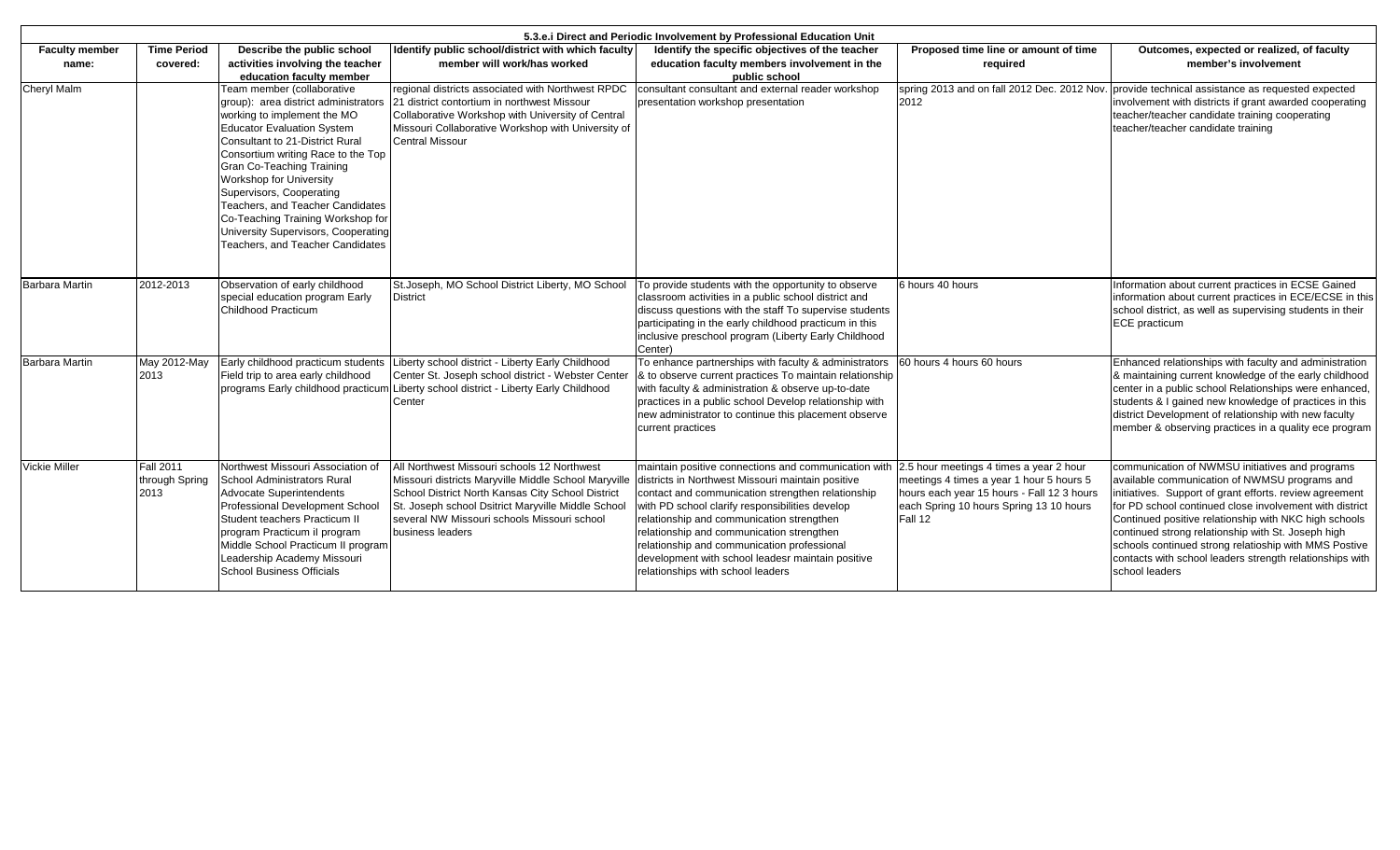| 5.3.e. Direct and Periodic Involvement by Professional Education Unit |                    |                                                             |                                                                                                |                                                                                                         |                                                                                     |                                                                                                            |
|-----------------------------------------------------------------------|--------------------|-------------------------------------------------------------|------------------------------------------------------------------------------------------------|---------------------------------------------------------------------------------------------------------|-------------------------------------------------------------------------------------|------------------------------------------------------------------------------------------------------------|
| <b>Faculty member</b>                                                 | <b>Time Period</b> | Describe the public school                                  | Identify public school/district with which faculty                                             | Identify the specific objectives of the teacher                                                         | Proposed time line or amount of time                                                | Outcomes, expected or realized, of faculty                                                                 |
| name:                                                                 | covered:           | activities involving the teacher                            | member will work/has worked                                                                    | education faculty members involvement in the                                                            | required                                                                            | member's involvement                                                                                       |
|                                                                       |                    | education faculty member                                    |                                                                                                | public school                                                                                           |                                                                                     |                                                                                                            |
| <b>Susanne Nuttall</b>                                                |                    | Fall 2012-Spring 1st Grade Shared Writing                   | Eugene Field/Maryville Pleasant View/Trenton<br>Eugene Field/Maryville Pleasant View/Maryville | The learning theory discussed in our class to become<br>grounded in practice as found in the individual | 1 hour and 50 minutes 1 hour and 50                                                 | The students learned that in educational practice that<br>one desires a balanced approached between theory |
|                                                                       | 2013               | Experience 1st Grade Shared<br>Writing Experience 2nd Grade | Eugene Field/Maryville Pleasant View/Maryville                                                 | classrooms. The learning theory discussed in our class                                                  | minutes 1 hour and 50 minutes 1 hour and<br>50 minutes 1 hour and 50 minutes 1 hour | and practice. The students learned that in educational                                                     |
|                                                                       |                    | Guided Reading Experien 2nd                                 | Hale Elementary Eugene Field/Maryville Eugene                                                  | to become grounded in practice as found in the                                                          | and 50 minutes 3 Hours 1 hour and 50                                                | practice that one desires a balanced approached                                                            |
|                                                                       |                    | <b>Grade Guided Reading Experience</b>                      | Field/Maryville Eugene Field/Maryville Hale                                                    | individual classrooms. The learning theory discussed                                                    | minutes 1 hour and 50 minutes 1 hour and                                            | between theory and practice The students learned that                                                      |
|                                                                       |                    | 4th Grade Writing Experience 4th                            | Elementary                                                                                     | in our class to become grounded in practice as found                                                    | 50 minutes 3 hours                                                                  | in educational practice that one desires a balanced                                                        |
|                                                                       |                    | Grade Writing Experience Hale                               |                                                                                                | in the individual classrooms. The learning theory                                                       |                                                                                     | approached between theory and practice The students                                                        |
|                                                                       |                    | Faculty Inservice 1st Grade Shared                          |                                                                                                | discussed in our class to become grounded in practice                                                   |                                                                                     | learned that in educational practice that one desires a                                                    |
|                                                                       |                    | Reading Experience 2nd Grade                                |                                                                                                | as found in the individual classrooms. The learning                                                     |                                                                                     | balanced approached between theory and practice The                                                        |
|                                                                       |                    | Guided 4th Grade Guided Reading                             |                                                                                                | theory discussed in our class to become grounded in                                                     |                                                                                     | students learned that in educational practice that one                                                     |
|                                                                       |                    | <b>Experience Hale Faculty Inservice</b>                    |                                                                                                | practice as found in the individual classrooms. The                                                     |                                                                                     | desires a balanced approached between theory and                                                           |
|                                                                       |                    |                                                             |                                                                                                | learning theory discussed in our class to become                                                        |                                                                                     | practice The students learned that in educational                                                          |
|                                                                       |                    |                                                             |                                                                                                | grounded in practice as found in the individual                                                         |                                                                                     | practice that one desires a balanced approached                                                            |
|                                                                       |                    |                                                             |                                                                                                | classrooms. I desired to present emerging theories                                                      |                                                                                     | between theory and practice Faculty members                                                                |
|                                                                       |                    |                                                             |                                                                                                | and methodology in teaching reading comprehension                                                       |                                                                                     | developed an awareness to current research regarding                                                       |
|                                                                       |                    |                                                             |                                                                                                | and open professional examinations of their current                                                     |                                                                                     | effective teaching practices in reading comprehension                                                      |
|                                                                       |                    |                                                             |                                                                                                | practices. The learning theory discussed in our class to                                                |                                                                                     | and brainstormed implementation of these strategies.                                                       |
|                                                                       |                    |                                                             |                                                                                                | become grounded in practice as found in the individual                                                  |                                                                                     | The students learned that in educational practice that                                                     |
|                                                                       |                    |                                                             |                                                                                                | classrooms. The learning theory discussed in our class                                                  |                                                                                     | one desires a balanced approached between theory                                                           |
|                                                                       |                    |                                                             |                                                                                                | to become grounded in practice as found in the                                                          |                                                                                     | and practice The students learned that in educational                                                      |
|                                                                       |                    |                                                             |                                                                                                | individual classrooms. The learning theory discussed                                                    |                                                                                     | practice that one desires a balanced approached                                                            |
|                                                                       |                    |                                                             |                                                                                                | in our class to become grounded in practice as found                                                    |                                                                                     | between theory and practice The students learned that                                                      |
|                                                                       |                    |                                                             |                                                                                                | in the individual classrooms. I desired to present                                                      |                                                                                     | in educational practice that one desires a balanced                                                        |
| Erin Oehler                                                           |                    | Common Core Workshop                                        | Several art teachers in Kansas City area Missouri                                              | Utitilizing common core in art classroom Continuous                                                     | 8-hour workshop On-going                                                            | ways that art can reinforce common core teaching Day-                                                      |
|                                                                       |                    | attendance On-line list serve with                          | art teachers who are members of Missouri Art                                                   | question/answer via online list serve                                                                   |                                                                                     | to-day connections with other art teachers concerning                                                      |
|                                                                       |                    | other Missouri art teachers                                 | <b>Education Association</b>                                                                   |                                                                                                         |                                                                                     | all aspects of teaching, curriculum desing, advocacy,<br>etc.                                              |
| Victoria Seeger                                                       |                    |                                                             | 62-356 teaching literacy lessons 62- Maryville Public Schools Maryville Public Schools         | Supervision of preservice teachers Supevision of                                                        | 12 hours 4 hours 90 hours 120 hours 10                                              | Improvement of teaching skills for preservice teachers                                                     |
|                                                                       |                    | 410 teaching social studies lessons                         | Horace Mann School North Kansas City Public                                                    | preservice teachers Supervision of preservice                                                           | hours 10 hours 15 hours                                                             | Improvement of teaching skills for preservice teachers                                                     |
|                                                                       |                    | 62-410/456 teaching literacy                                | Schools Sidney Iowa Public Schools Seaman USD                                                  | teachers Supervision of preservice teachers Facilitate                                                  |                                                                                     | Improvement of teaching skills for preservice teachers                                                     |
|                                                                       |                    | lessons 62-420 teaching math,                               | 345 Public Schools, Topeka KS Horace Mann                                                      | and conduct research Facilitate and conduct research                                                    |                                                                                     | Improvement of teaching skills for preservice teachers                                                     |
|                                                                       |                    | science, social studies lessons                             | School                                                                                         | Teaching quilting to 3rd grade students                                                                 |                                                                                     | Case study research for implementation of electronic                                                       |
|                                                                       |                    | Research with 2nd grade students                            |                                                                                                |                                                                                                         |                                                                                     | Family Message Journals Case study research for                                                            |
|                                                                       |                    | Research with 1st grade students                            |                                                                                                |                                                                                                         |                                                                                     | implementation of electronic Family Message Journals                                                       |
|                                                                       |                    | Co-teaching with 3rd grade teacher                          |                                                                                                |                                                                                                         |                                                                                     | Integration of family heritage with quilts; building<br>relationships with laboratory school faculty       |
|                                                                       |                    |                                                             |                                                                                                |                                                                                                         |                                                                                     |                                                                                                            |
| <b>Susan Smith</b>                                                    | Spring 2013        | Observation of student teachers                             | Eagleville, West Nodaway, kearney, Liberty, and<br>Kirksville                                  | Evaluate and mentor the student teachers                                                                | Each semester                                                                       | formative feeback forms, student signature after<br>conference was completed                               |
| <b>Shirley Steffens</b>                                               | 2012-2013          | none that are not related to classes                        |                                                                                                |                                                                                                         |                                                                                     |                                                                                                            |
| <b>Michael Steiner</b>                                                |                    | <b>Facilitator of Holocaust Project</b>                     | Maryville High School St Joseph Central High                                                   | Provide expertise and support for Ms. Catrina Pelton in Two evenings/March One day/March Two            |                                                                                     | Engagement of secondary students with college faculty                                                      |
|                                                                       |                    | Presentation to Students on the                             | School Maryville High School St Joseph Lafayette                                               | her world history course's large project on the                                                         | Saturdays/March-April One day/April One                                             | in a dynamic project Engagement of secondary                                                               |
|                                                                       |                    | Discipline of Political Science                             | High School Maryville High School King City High                                               | holocaust Develop interest in citizenship responsibility                                                | day/October One day/October                                                         | students with college faculty. Generation of interest in                                                   |
|                                                                       |                    | Moderators at Academic Team                                 | School                                                                                         | and also the field of Political Science Provide support                                                 |                                                                                     | civic life. Create understanding of the field of Political                                                 |
|                                                                       |                    | Meet Presentation on Discipline of                          |                                                                                                | to area school districts with college faculty serving as                                                |                                                                                     | Science Support secondary school efforts to promote                                                        |
|                                                                       |                    | History Maryville High School                               |                                                                                                | moderators in the academic team competition Develop                                                     |                                                                                     | competition in academic skills. Create awareness of the                                                    |
|                                                                       |                    | campus visit King City High School                          |                                                                                                | awareness of the discipline of history and the role of                                                  |                                                                                     | importance of history as well as some distinctions                                                         |
|                                                                       |                    | campus visit                                                |                                                                                                | history in our lives Host students on campus for library                                                |                                                                                     | between college and high school learning strategies                                                        |
|                                                                       |                    |                                                             |                                                                                                | orientation, experience in a college classroom, and                                                     |                                                                                     | Provided opportunities for local high schools students to                                                  |
|                                                                       |                    |                                                             |                                                                                                | presentation from faculty on college academic                                                           |                                                                                     | experience work in a university library, experience a                                                      |
|                                                                       |                    |                                                             |                                                                                                | experience Host students on campus for library                                                          |                                                                                     | college lecture course, and receive insights from                                                          |
|                                                                       |                    |                                                             |                                                                                                | research orientation                                                                                    |                                                                                     | college faculty on preparedness for college learning                                                       |
|                                                                       |                    |                                                             |                                                                                                |                                                                                                         |                                                                                     | Provide opportunities for high school students to                                                          |
|                                                                       |                    |                                                             |                                                                                                |                                                                                                         |                                                                                     | experience research work in a college library facility                                                     |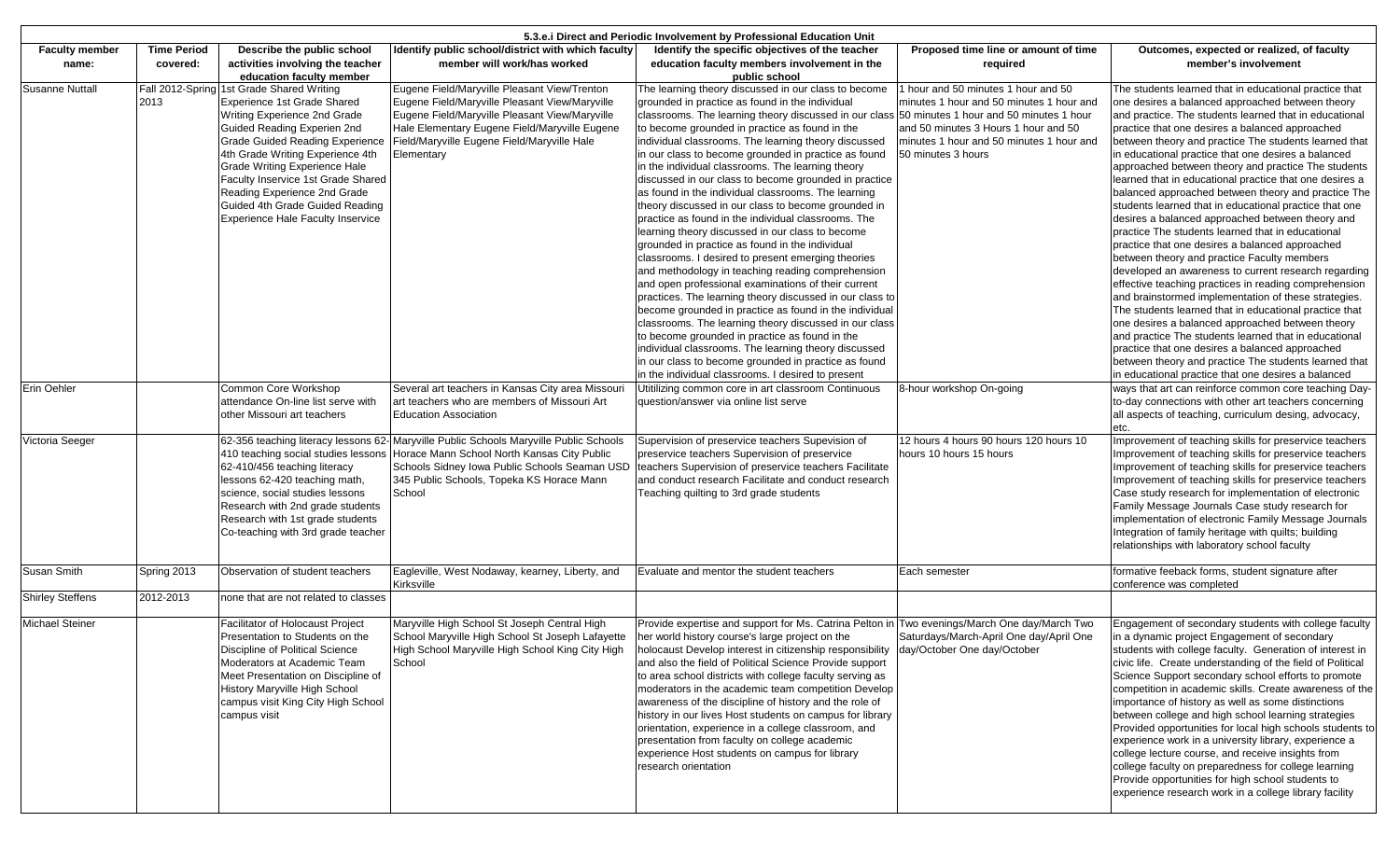| 5.3.e. i Direct and Periodic Involvement by Professional Education Unit |                        |                                                                                                                                                                                                                                                                                                                                                                                                                                     |                                                                                                                                                                                                                                                                                                                                                                                                                                                                                                                                                                                                                                                                                   |                                                                                                                                                                                                                                                                                                                                                                                                                                                                                                   |                                                                                                  |                                                                                                                                                                                                                                                                                                                                                                                                                                                                                                                                  |
|-------------------------------------------------------------------------|------------------------|-------------------------------------------------------------------------------------------------------------------------------------------------------------------------------------------------------------------------------------------------------------------------------------------------------------------------------------------------------------------------------------------------------------------------------------|-----------------------------------------------------------------------------------------------------------------------------------------------------------------------------------------------------------------------------------------------------------------------------------------------------------------------------------------------------------------------------------------------------------------------------------------------------------------------------------------------------------------------------------------------------------------------------------------------------------------------------------------------------------------------------------|---------------------------------------------------------------------------------------------------------------------------------------------------------------------------------------------------------------------------------------------------------------------------------------------------------------------------------------------------------------------------------------------------------------------------------------------------------------------------------------------------|--------------------------------------------------------------------------------------------------|----------------------------------------------------------------------------------------------------------------------------------------------------------------------------------------------------------------------------------------------------------------------------------------------------------------------------------------------------------------------------------------------------------------------------------------------------------------------------------------------------------------------------------|
| <b>Faculty member</b>                                                   | <b>Time Period</b>     | Describe the public school                                                                                                                                                                                                                                                                                                                                                                                                          | Identify public school/district with which faculty                                                                                                                                                                                                                                                                                                                                                                                                                                                                                                                                                                                                                                | Identify the specific objectives of the teacher                                                                                                                                                                                                                                                                                                                                                                                                                                                   | Proposed time line or amount of time                                                             | Outcomes, expected or realized, of faculty                                                                                                                                                                                                                                                                                                                                                                                                                                                                                       |
| name:                                                                   | covered:               | activities involving the teacher<br>education faculty member                                                                                                                                                                                                                                                                                                                                                                        | member will work/has worked                                                                                                                                                                                                                                                                                                                                                                                                                                                                                                                                                                                                                                                       | education faculty members involvement in the<br>public school                                                                                                                                                                                                                                                                                                                                                                                                                                     | required                                                                                         | member's involvement                                                                                                                                                                                                                                                                                                                                                                                                                                                                                                             |
| <b>Matthew Symonds</b>                                                  | 2011-2012<br>2010-2012 | 22-537 Students, Assist with<br><b>Fitness Assessment</b>                                                                                                                                                                                                                                                                                                                                                                           | Horace Mann Elementary                                                                                                                                                                                                                                                                                                                                                                                                                                                                                                                                                                                                                                                            | Expose students to fitness assessment in the<br>elementary school                                                                                                                                                                                                                                                                                                                                                                                                                                 | to 5 hours 2 times per year                                                                      | Students exposed to assessment in authentic<br>environment                                                                                                                                                                                                                                                                                                                                                                                                                                                                       |
| Patricia Thompson                                                       |                        | Book Study Meeting with 6th grade<br>LA teacher and ass't principal to<br>discuss a research project Dr.<br>Lovelace and I were proposing.<br>Facilitate NW/MMS Advisory Team<br>Meeting                                                                                                                                                                                                                                            | Horace Mann Lab School Maryville Middle School<br>Maryville Middle School                                                                                                                                                                                                                                                                                                                                                                                                                                                                                                                                                                                                         | Participate in grand conversations with educators<br>about engaging students in learners Conduct research<br>with 6th grade students to determine if the dictation<br>software, Dragon Naturally Speaking, will improve<br>students' writing scores. Meet in an advisory capacity<br>with MMS to determine what is going well and what<br>could be improved in NW/MMS relationship.                                                                                                               | 5 weeks One month Once per year                                                                  | During the 5 week period as we discussed the book, we<br>found we might have different experiences and beliefs<br>about teaching but everyone's primary focus was the<br>success of students. Student will improve writing<br>scores. Share joys and concerns of NW/MMS<br>relationship                                                                                                                                                                                                                                          |
| Michele Veasey                                                          | 2013                   | Practicum in Elementary School<br>Guidance 68-629 and Field<br>Practicum in Secondary School<br>Guidance 68-630. This involves<br>communication with the site<br>supervisor and observations at the<br>school site and through video                                                                                                                                                                                                | Fall 2012-Spring I have been the supervisor for Field Maryville R-II, South Holt R-1, Humbolt Elementary oversee the practicum students field experience<br>and Webster Learning Center St. Joseph School<br>District, North Andrew R-VI, North Nodaway, South<br>Nodaway, South Harrison R-II, Jefferson C-123                                                                                                                                                                                                                                                                                                                                                                   |                                                                                                                                                                                                                                                                                                                                                                                                                                                                                                   | 1-3 hours per week per school                                                                    | The expected outcome is to support the students and<br>site supervisors with successful completion of<br>requirements                                                                                                                                                                                                                                                                                                                                                                                                            |
| <b>Rheba Vetter</b>                                                     |                        | The teacher education faculty<br>observed and assessed NWMSU<br>PE major students teaching dance<br>to MMS & MHS students.                                                                                                                                                                                                                                                                                                          | Maryville Middle and High Schools                                                                                                                                                                                                                                                                                                                                                                                                                                                                                                                                                                                                                                                 | NWMSU PE majors will teach two dances to two<br>consecutive classes at MMS & MHS                                                                                                                                                                                                                                                                                                                                                                                                                  | One week                                                                                         | NWMSU PE students successfully taught the assigned<br>dances to MMS & MHS students.                                                                                                                                                                                                                                                                                                                                                                                                                                              |
| Jennifer Wall                                                           | <b>Fall 2012</b>       | Helped plan a lesson with<br>classroom teacher and 3 practicum<br>teachers. Observed the practicum<br>teachers while teaching the lesson.<br>Followed up with interviews with<br>practicum teachers.                                                                                                                                                                                                                                | Horace Mann                                                                                                                                                                                                                                                                                                                                                                                                                                                                                                                                                                                                                                                                       | Implement iPad into Exploration portion of Learning<br>Cycle lesson plan to increase students ability to create<br>knowledge about area and perimeter.                                                                                                                                                                                                                                                                                                                                            | 2 weeks                                                                                          | Classroom students understood what area was without<br>the teacher having to directly explain it to them (created<br>their own knowledge). Practicum teachers saw that it is<br>possible to help lead students to constructing<br>knowledge. PTs saw iPad as more than game                                                                                                                                                                                                                                                      |
| Nancy Zeliff                                                            | 2013                   | and coordinate keynote speaker,<br>and arrange for 60+ judges for<br>Future Business Leaders of<br>America (FBLA) District 1<br>Conference Judge FBLA events for<br><b>District 4 Future Business Leaders</b><br>of America Conference Advisory<br>Committee for Business Education<br>program at Northwest Technical<br>School, Maryville, MO Supervise<br>student teachers and first-year<br>Alternative Certification candidates | Fall 2012-Spring Coordinate campus facilities, select Osborn, St. Joseph Lafayette, Northeast Nodaway,<br>and 30 others that have FBLA Chapters Platte<br>County, Smithville, Lee's Summit High Schools,<br>North Kansas City High Schools, Liberty High<br>Schools and other Northland high school FBLA<br>Chapters Terri Welch and John DeWeese,<br>Northwest Technical School, Maryville, MO Bentor<br>and Central-St. Joseph; Bueker Middle School-<br>Marshall: Grand River Technical School-<br>Chillicothe; Rock Port High School; North Andrew<br>School; Platte County High School; Meadville High<br>School; North Daviess High School-Jameson; Van-<br>Far High School | Organize facilties and judges for a successful<br>conference for student organization in career<br>education Provide pre-service business teachers with<br>FBLA event experience and provide FBLA chapters<br>with consistent and objective evaluation of their<br>projects and events Provide advisory support to<br>business education program at NTS Provide support to<br>and evaluation of student teachers and first-year<br>teachers and network with students and cooperating<br>teachers | December 2012-February 2013 January-<br>February 2013 November 2012 September<br>2012-April 2013 | Successful and meaningful conference for career<br>education student organization Successful and<br>meaningful conference for career education student<br>organization Stay abreast of curriculum in secondary<br>business education programs and use that information<br>in teaching business education courses at Northwest;<br>help NTS improve their business education program<br>Provided support to and evaluation of student teachers<br>and first-year teachers and networked with students and<br>cooperating teachers |